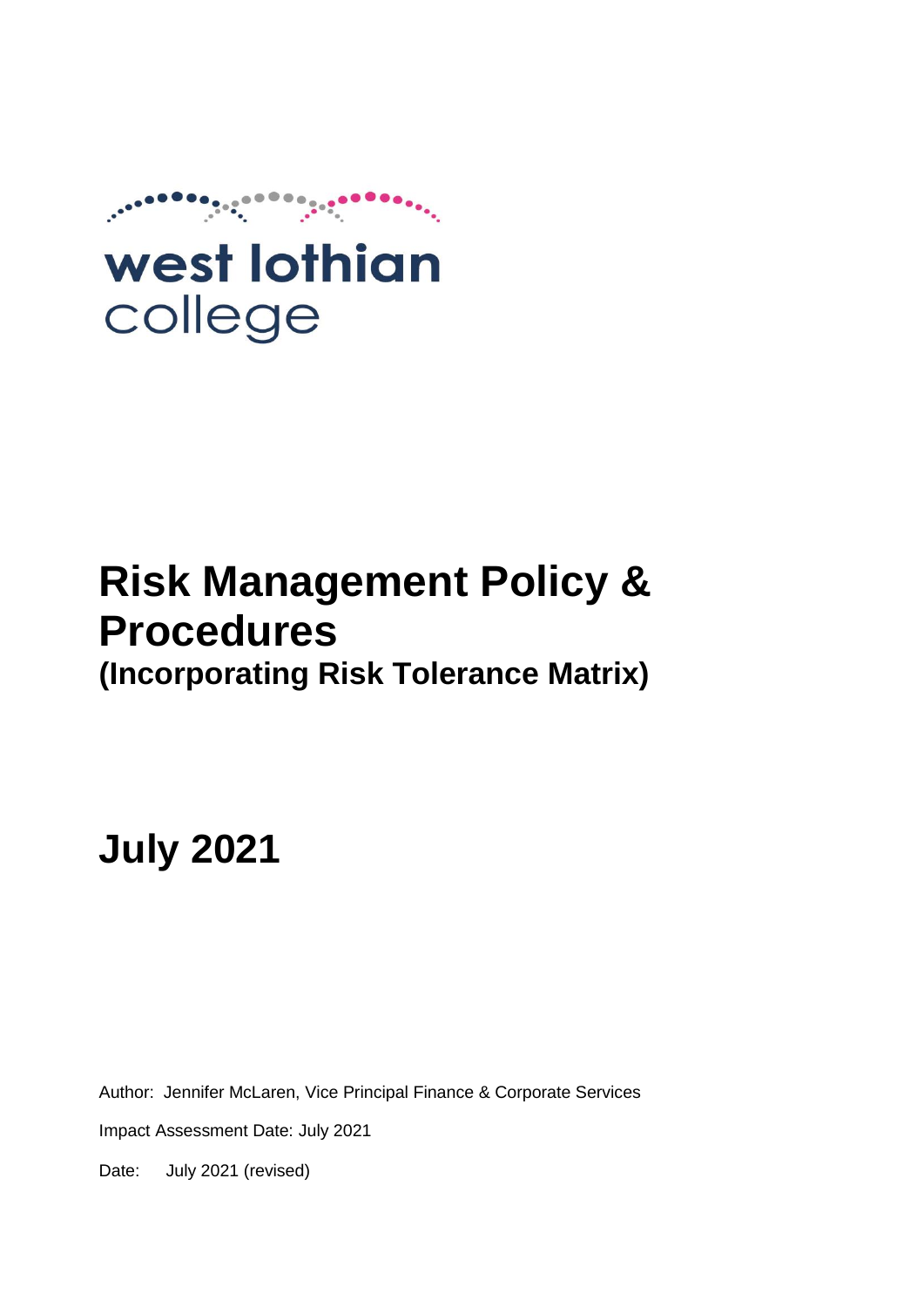## History of Changes

| <b>Version</b> | <b>Description of Change</b> | <b>Authorised by</b> | <b>Date</b>      |
|----------------|------------------------------|----------------------|------------------|
|                | Minor changes to original    | J McLaren            | <b>July 2021</b> |
|                | policy.                      |                      |                  |
|                |                              |                      |                  |

West Lothian College is an inclusive organisation and all policies, procedures, strategies, plans, provisions, criteria, functions, practices and activities, including decisions and the delivery of services are assessed to consider the impact on staff and students covered by the Equalities Act 2010 by the completion of an Equalities Impact Assessment (EIA). Protected characteristics are defined as age, disability, gender reassignment, marriage or civil partnership (in employment only), pregnancy and maternity, race, religion or belief, sex, sexual orientation. All college policies and procedures can be provided in an accessible format.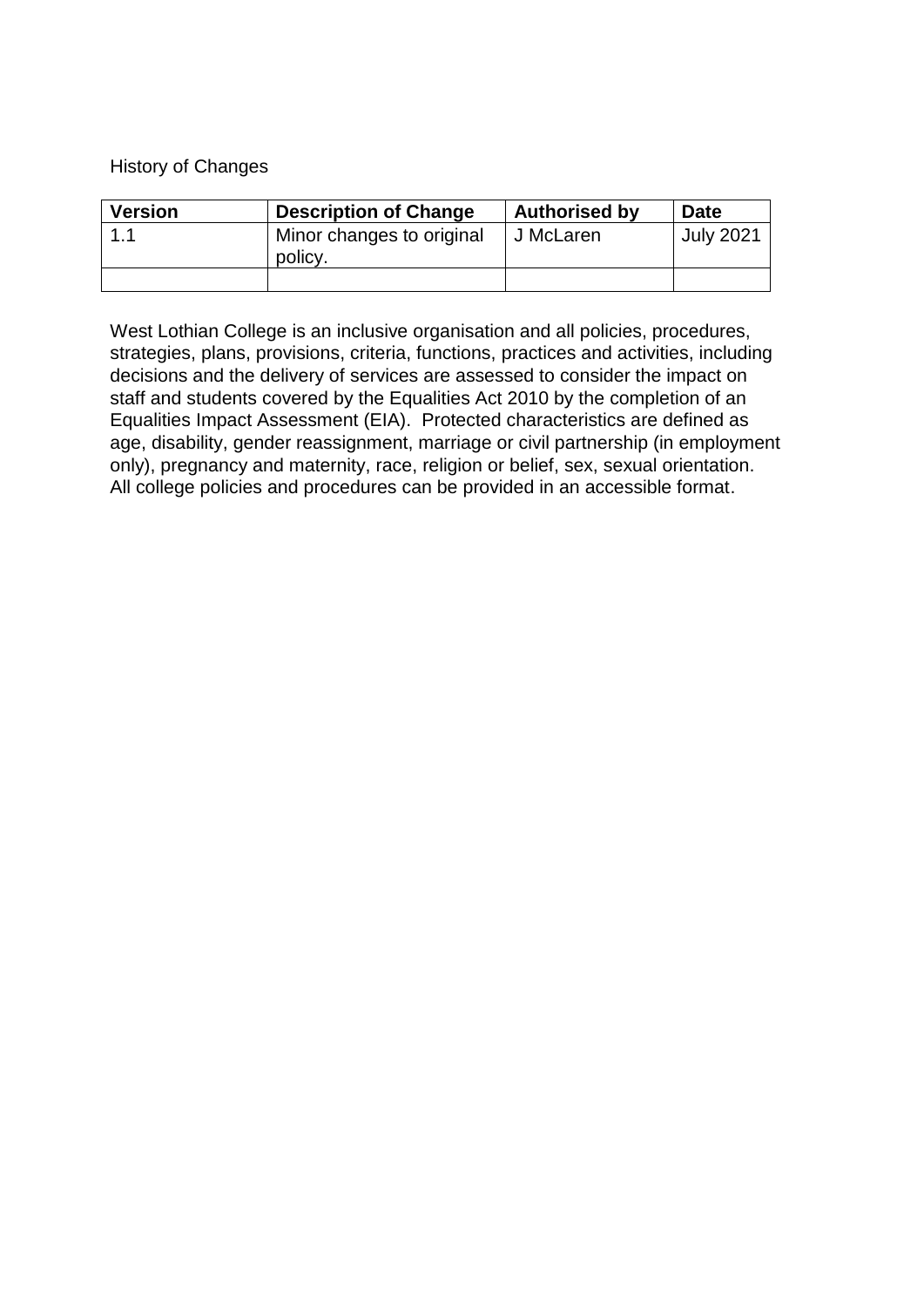## **Contents**

| $1 \quad$      |                                                              |
|----------------|--------------------------------------------------------------|
|                |                                                              |
| $3\phantom{a}$ |                                                              |
| 4              |                                                              |
| 5              |                                                              |
| 6              |                                                              |
| $\overline{7}$ |                                                              |
| 8              | Measurement for Risk Management Error! Bookmark not defined. |
| 9              |                                                              |
|                |                                                              |
|                |                                                              |
|                |                                                              |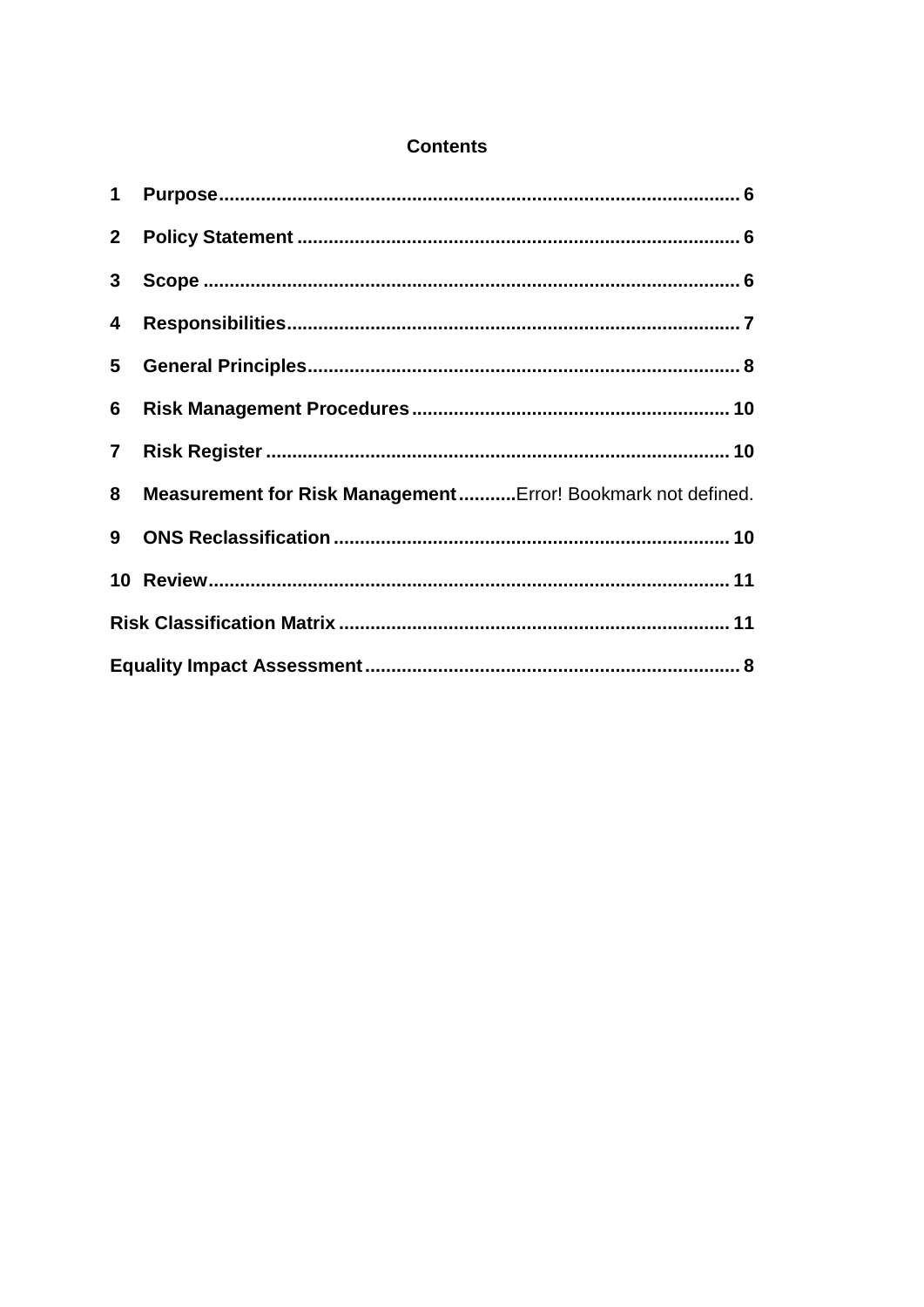## **1 Purpose**

This policy and its procedures detail and communicate the college's approach to risk management and evaluation of internal controls.

## **2 Policy Statement**

The college will effectively manage risk, taking all reasonable practicable steps to ensure the protection of staff, students and assets.

## **3 Scope**

- 3.1 This Risk Management policy forms part of the college's internal control and corporate governance arrangements.
- <span id="page-3-0"></span>3.2 The policy explains the college's underlying approach to risk management, and details the roles and responsibilities of the Board of Governors, the Executive Leadership Team, and other key parties.
- 3.3 The policy outlines key aspects of the risk management process, and identifies the main reporting procedures.
- 3.4 This policy details the process that the Board of Governors will use to evaluate the effectiveness of the college's internal control procedures.
- <span id="page-3-2"></span><span id="page-3-1"></span>3.5 This policy should be read in conjunction with the college's Equality, Diversity & Inclusion Policy 2018.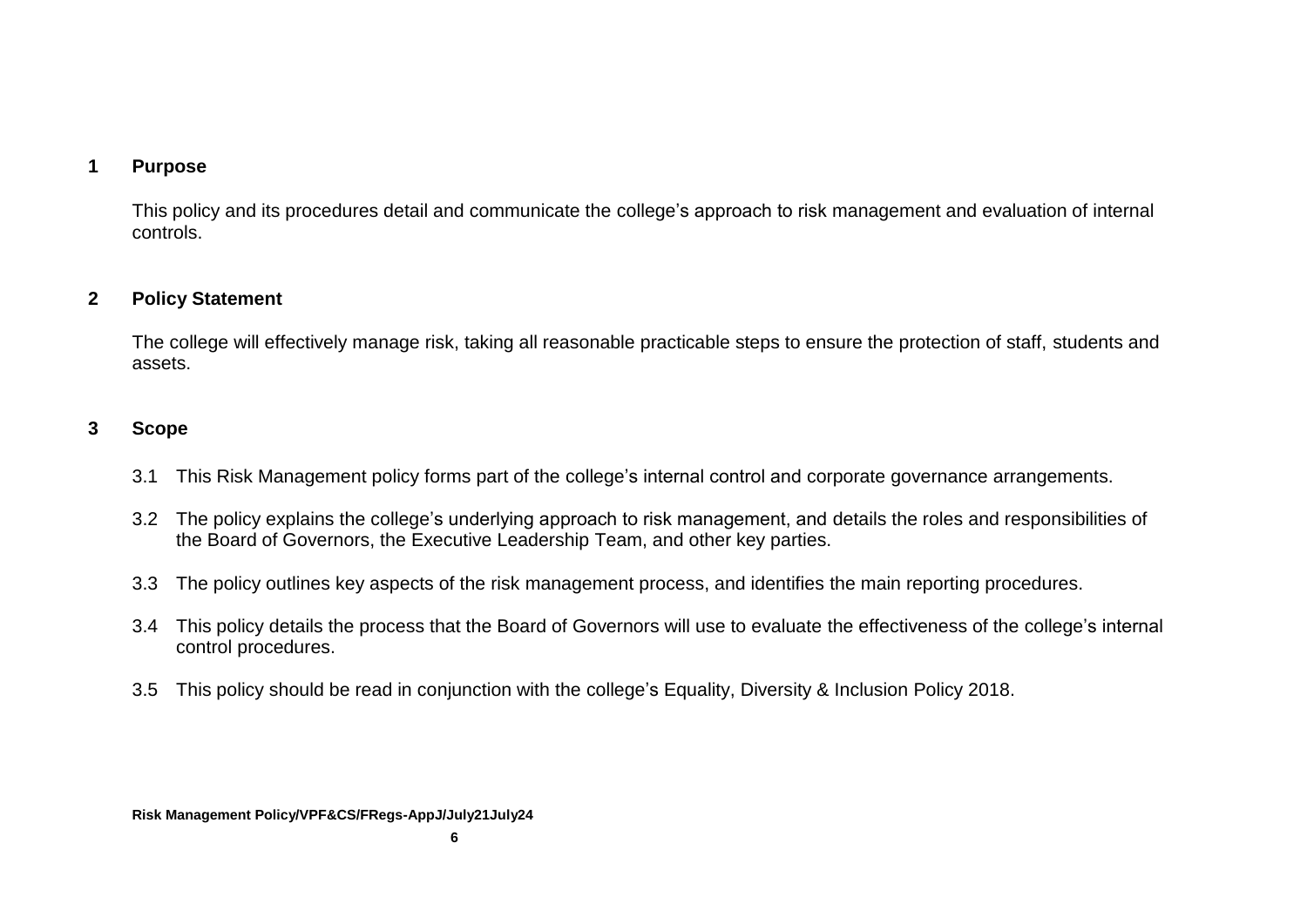## 3. **Risk Management**

Risk management identifies and manages the risks that threaten the ability of the college to meet its objectives. The college will identify, monitor and aim to eliminate the range of threats to its activities, understand where there are vulnerabilities, and develop cost effective counter measures. These risks may be strategic, operational or financial.

## **4 Responsibilities**

- 4.1 The Chair of the Board of Governors, Principal and the Board of Governors have the responsibility for overseeing risk management within the college.
- 4.2 The Principal and the Executive Leadership Team have the responsibility to support, and implement strategies approved by the Board of Governors. The Executive Leadership Team is responsible for developing a framework for assessing risks that evaluates both the likelihood of the risk being realised, and of the impact if the risk is realised. The Executive Leadership Team is also responsible for assessing the top risks facing the college and developing strategies to manage risk and report progress to the Board of Governors.
- 4.3 The Executive Leadership Team will construct and maintain a risk register.
- 4.4 The Directors and Heads will identify and manage risk mitigation at an operational level in relation to the strategic risks identified in the risk register. They are responsible for encouraging and embedding good risk management practice within their area of activity.
- <span id="page-4-0"></span>4.5 Each member of staff is also responsible for encouraging and embedding good risk management practice within their area of activity.

**7**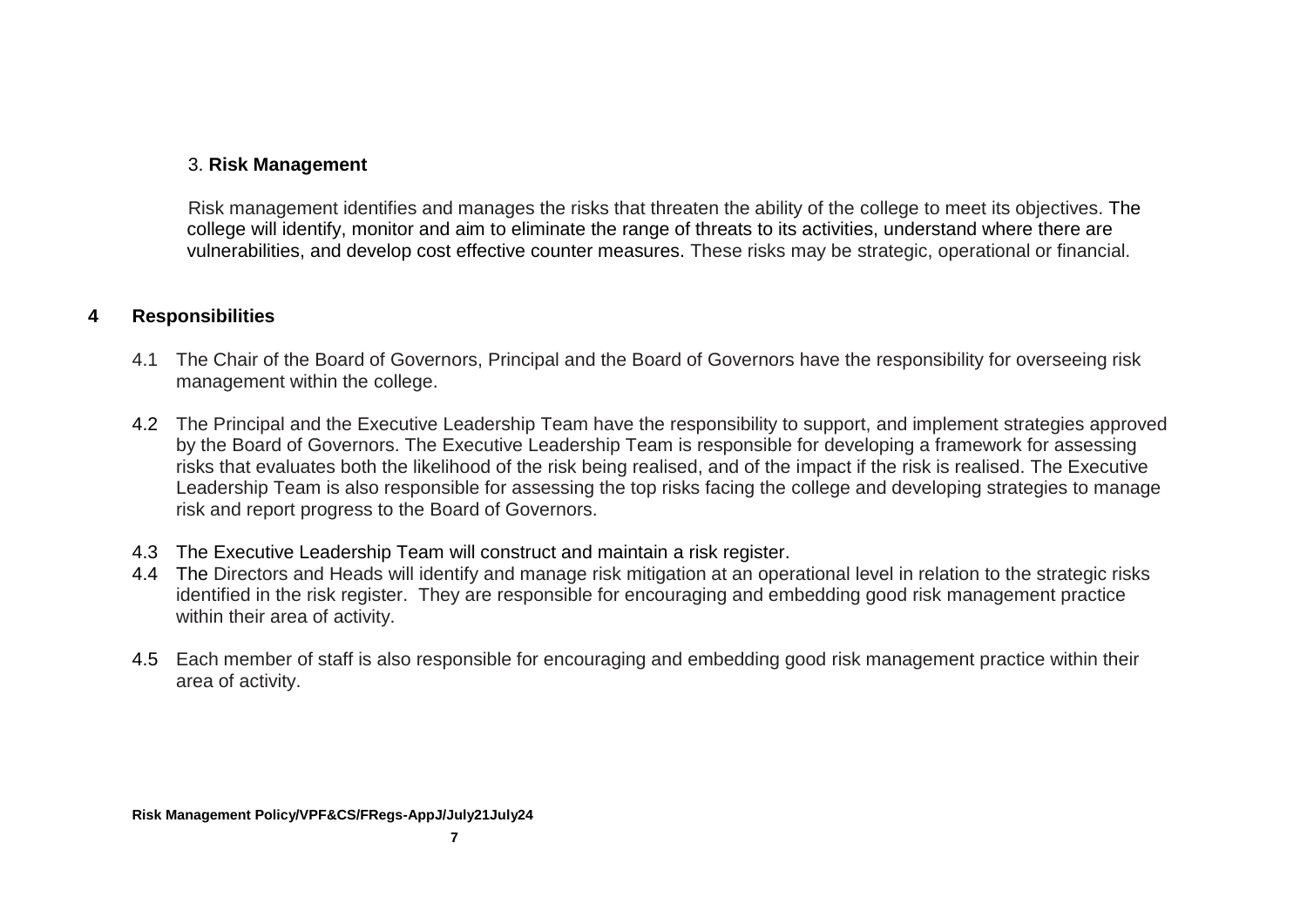## **5 General Principles**

5.1 Role of the Board of Governors

The Board of Governors has a fundamental role to play in the management of risk. Its role is to:

- set the risk appetite and ensure there is an appropriate balance between risk and opportunity and that this is communicated via the principal to the college's Executive Leadership Team.
- ensure that sound risk management and internal control systems are in place and maintained.
- ensure there is a formal on-going process for identifying, reporting, evaluating and managing the college's significant

risks and review the effectiveness of risk management, business continuity planning and internal control systems.

- <span id="page-5-0"></span>5.2 Role of Audit Committee:
	- To advise the board on the strategic processes for risk,
	- To review the adequacy of internal control systems designed to minimise risk.
	- To review reports from the Internal Auditors and monitor implementation of recommendations made
- 5.3 Role of the Chair of the Audit Committee
	- The Chair of the Audit Committee will present the Strategic Risk Register at Board of Governor meetings for approval of any material changes and with input from all the Committee Chairs, Independent Person and Board Members.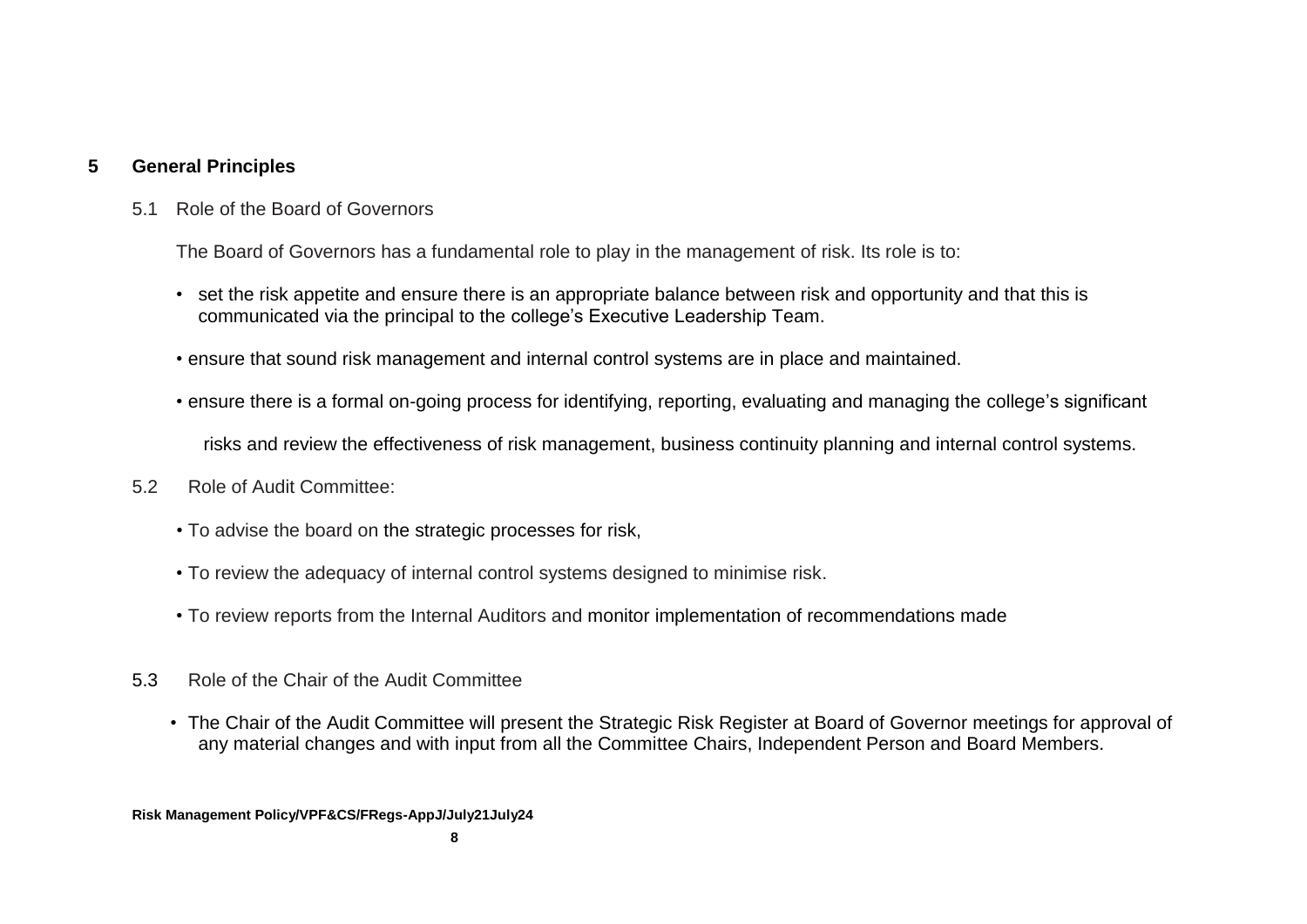- 5.4 Role of Internal Audit:
	- Ensuring the effectiveness of organisational and financial control systems, including monitoring performance against quality assurance standards.
- 5.5 Role of the Executive Leadership Team:
	- Developing a framework for assessing risks.
	- Implementation of the Risk Management Policy.
	- Overall co-ordination of risk management.
	- Promotion of a holistic approach to risk management.
	- To identify from the risk register the top risks faced by the college.
	- To regularly review the 'likelihood' and 'impact' of the top risks and report progress to the Audit Committee, Finance & General Purposes Committee, Learning & Teaching Committee as appropriate and the Board of Governors.
- 5.6 Role of Directors and Heads:
	- Co-ordinating and ensuring that the operational objectives are implemented in line with the Risk Management policy.
	- Be aware of risks which fall into their area of responsibility, the possible impacts these have, and monitor outcomes against the risks identified.
	- Report systematically and promptly to senior management any perceived new risks or failures of existing control measures.
	- Report on current 'active' risks highlighting mitigating actions and effect towards risk reduction.
- 5.7 Role of College Staff:
	- Understand their accountability for individual risks.
	- Understand how they can enable continuous improvement of risk management and risk awareness.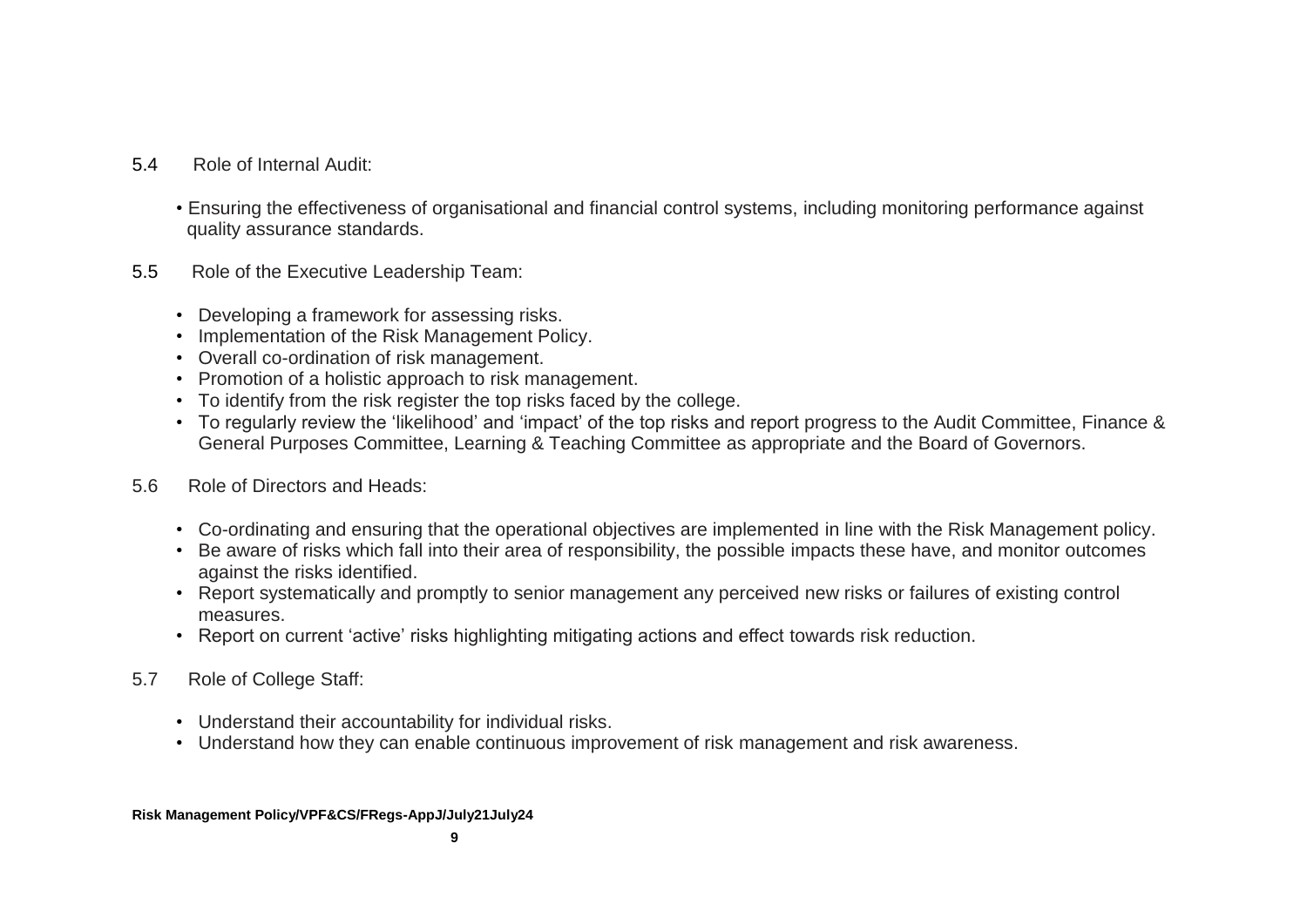• Report systematically and promptly to a member of the College Leadership Team or Executive Leadership Team any perceived new risks or failures of existing control measures.

## **6 Risk Management Procedures**

- 6.1 Development of a policy to ensure strategic risks are managed in an efficient and sustainable manner.
- 6.2 The adoption of common terminology in relation to the definition of risks and risk management.
- 6.3 The establishment of college-wide criteria for the measurement of risk, linking the threats to their potential impact and the likelihood of their occurrence together with a sensitivity analysis, impacted by mitigating actions.
- 6.4 A decision on the level of risk to be accepted, together with tolerance levels expressed in terms of measurable outcomes.
- 6.5 A decision on the level of risk to be covered by insurance.
- 6.6 Detailed regular review to identify significant risks associated with the achievement of key aims and objectives.
- 6.7 Quarterly discussion by the Executive Leadership Team and College Leadership Team, or as required.

## <span id="page-7-0"></span>**7 ONS Reclassification**

<span id="page-7-2"></span><span id="page-7-1"></span>The UK Office of National Statistics reclassified all incorporated colleges as central government entities for the purposes of accounting and budgeting. For the purposes of HM Treasury budgeting, colleges are classified as Arms-Length Bodies. The budgeting requirements this places on them is analogous to that for Non Departmental Public Bodies (NDPBs). This policy therefore complies with the requirements of the Scottish Public Finance Manual.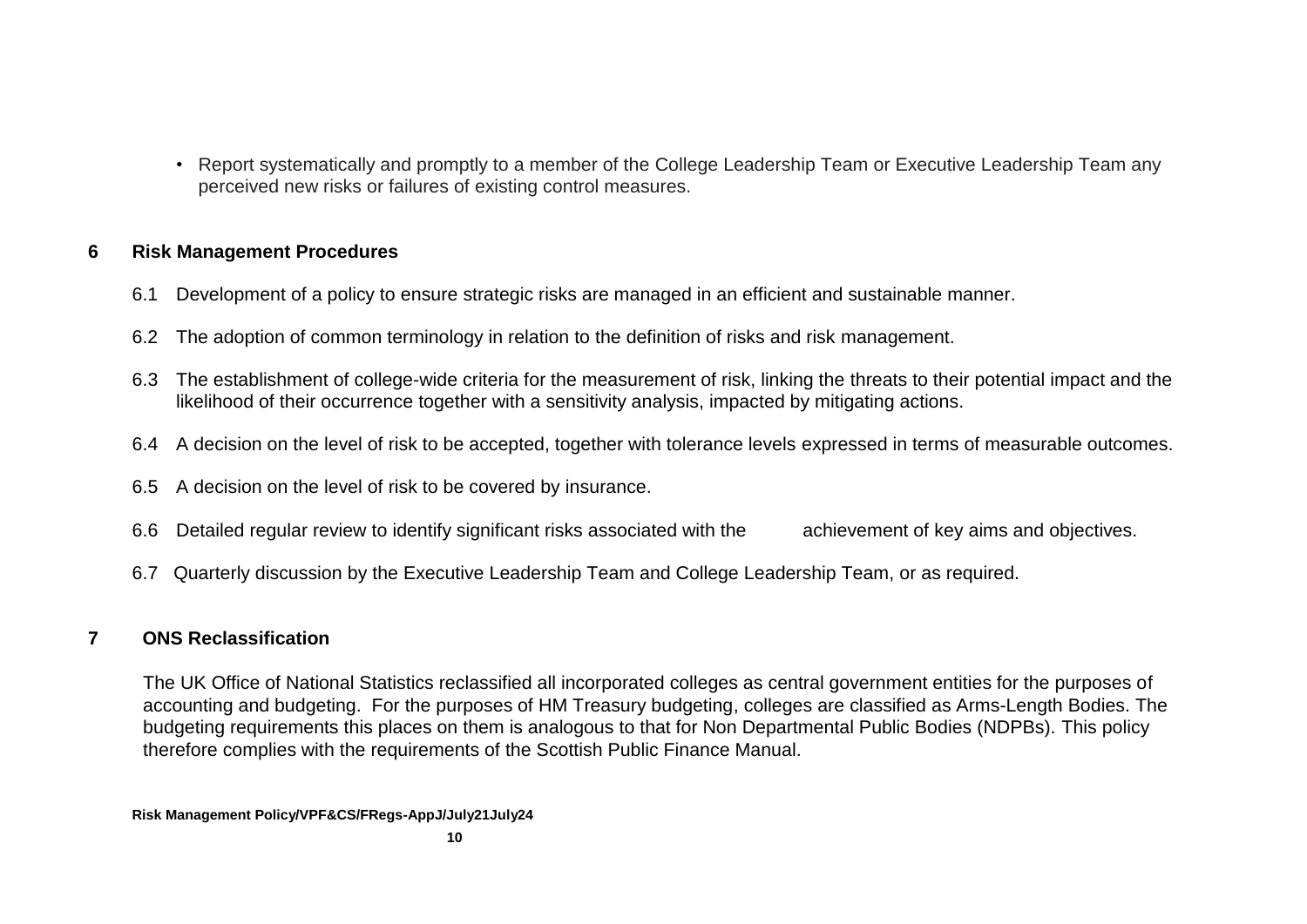## **8 Review**

This policy will be reviewed every three years or whenever any changes affect part of it, by the Vice Principal, Finance & Corporate Services.

<span id="page-8-1"></span><span id="page-8-0"></span>

| Impact<br><b>Score</b> | Impact<br><b>Description</b> | Access – more equal<br>society                                                                                                                                      | <b>Responding to the</b><br>economy                                                                                                                | <b>Student Success</b>                                                                                                 | <b>Innovation and</b><br><b>Enterprise</b>                                                                                                                                                                       | <b>Financial and</b><br>organisation<br><b>Sustainability</b>                                      |
|------------------------|------------------------------|---------------------------------------------------------------------------------------------------------------------------------------------------------------------|----------------------------------------------------------------------------------------------------------------------------------------------------|------------------------------------------------------------------------------------------------------------------------|------------------------------------------------------------------------------------------------------------------------------------------------------------------------------------------------------------------|----------------------------------------------------------------------------------------------------|
|                        | Insignificant                | Majority of access targets<br>met with only one or two<br>exceptions.<br>Overall stakeholders,<br>communities, schools and<br>universities engaged with<br>college. | One subject area not<br>delivering but credit<br>target/budget<br>delivered.<br>Overall schools and<br>appropriate<br>stakeholders are<br>engaged. | Isolated cases of poor<br>learner retention and<br>attainment.                                                         | Commercial targets<br>achieved overall albeit<br>individual contract<br>variance in performance.<br>Apprenticeship<br>expansion within 10% of<br>target.<br>Key account<br>management in the main<br>successful. | One instance<br><£50k or a<br>number of<br>instances<br>where the<br>cumulative<br>value is <£50k. |
| 2                      | Minor                        | Recruitment from the most<br>deprived postcodes has<br>reduced slightly.<br>Number of students<br>getting advanced standing                                         | One Centre<br>/Department not<br>delivering but credit<br>target/budget<br>delivered.                                                              | Under sector average for<br>attainment in one PI<br>success category.<br>Downward trend in one<br>PI success category. | Shortfall in commercial<br>targets but ability to<br>make up for this across<br>college.<br>Apprenticeship                                                                                                       | £50k-£99k.                                                                                         |

## **Risk Tolerance Matrix 2019-20**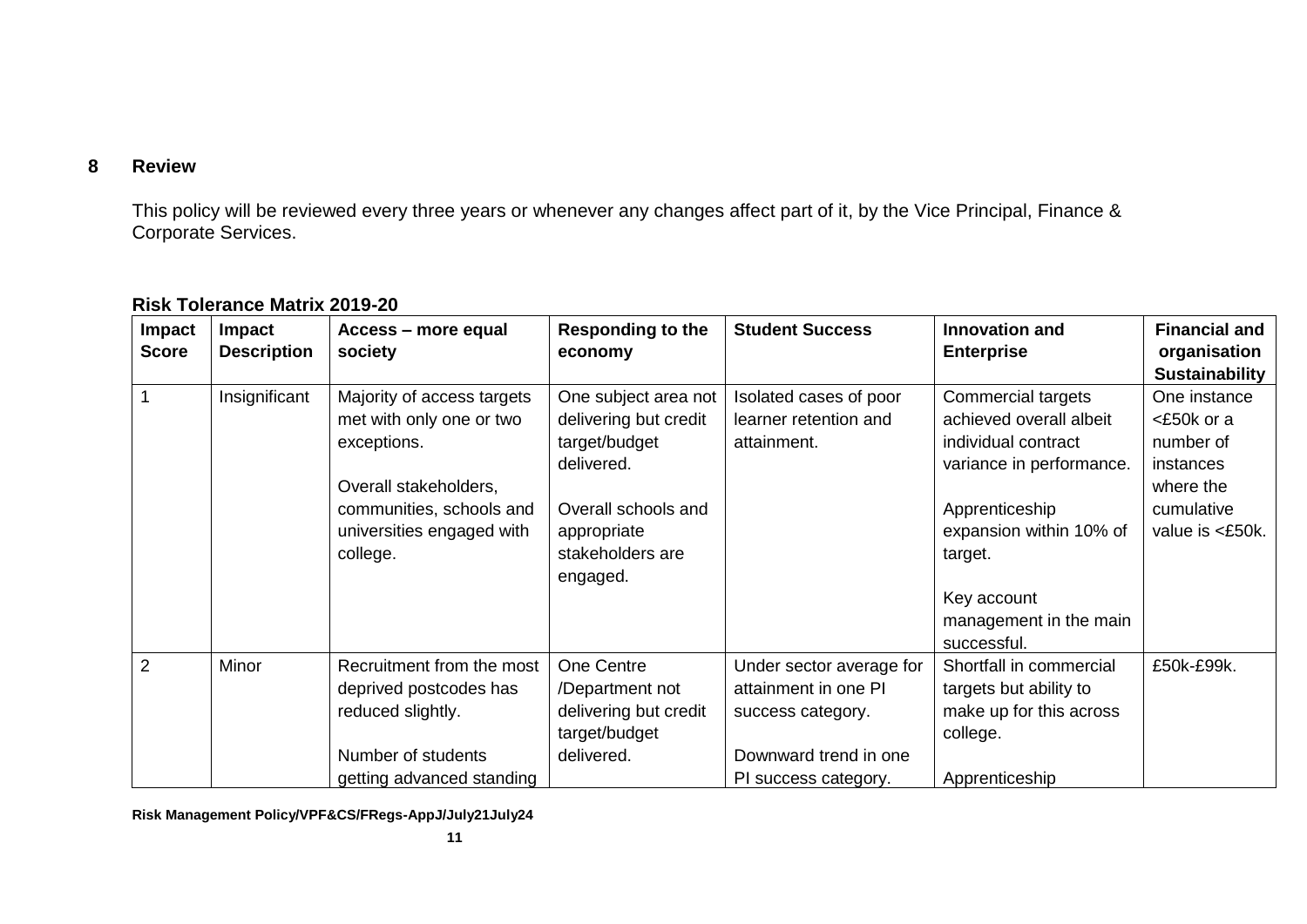|   |             | to University declines.                                                                                                                                                                                                                                                 | Schools and<br>Stakeholders fairly<br>engaged.                                                                                                                                                                          | Positive feedback from<br><b>Education Scotland</b><br>progress review.<br>Few instances of quality<br>targets not being met.                                                                                                                                                                | expansion within 20% of<br>target.                                                                                                                           |                |
|---|-------------|-------------------------------------------------------------------------------------------------------------------------------------------------------------------------------------------------------------------------------------------------------------------------|-------------------------------------------------------------------------------------------------------------------------------------------------------------------------------------------------------------------------|----------------------------------------------------------------------------------------------------------------------------------------------------------------------------------------------------------------------------------------------------------------------------------------------|--------------------------------------------------------------------------------------------------------------------------------------------------------------|----------------|
| 3 | Significant | Recruitment across a<br>number of equality<br>measures is below target.<br>Stakeholder engagement<br>with communities,<br>stakeholders, schools and<br>universities is not effective<br>in supporting targets.<br>College overall activity<br>target being impacted on. | Up to 10% of credit<br>target/budget not<br>achieved due to<br>supply and demand.<br>mismatch or lack of<br>engagement with<br>key partners.<br>Some schools and<br>stakeholder<br>dissatisfaction with<br>the college. | Less than sector average<br>in FE and HE full time<br>success indicators.<br>Downward trend in FE<br>and HE full time success<br>indicators.<br>Increasing negative<br>destinations and activity<br>targets under threat.<br><b>Education Scotland</b><br>progress review<br>unsatisfactory. | Shortfall in commercial<br>targets and reduction in<br>college surplus forecast.<br>Apprenticeship numbers<br>static.<br><b>Business engagement</b><br>weak. | £100k-£299k.   |
| 4 | Major       | Insufficient progress made<br>with equality targets,<br>resulting in reduced<br>activity target and                                                                                                                                                                     | >25 % of credit<br>target/budget not<br>achieved due to<br>supply and demand                                                                                                                                            | Majority of Centres with<br>poor learner retention,<br>attainment and negative<br>destinations.                                                                                                                                                                                              | Major shortfall in<br>commercial surplus<br>resulting in more<br>significant interventions.                                                                  | £300k - £499k. |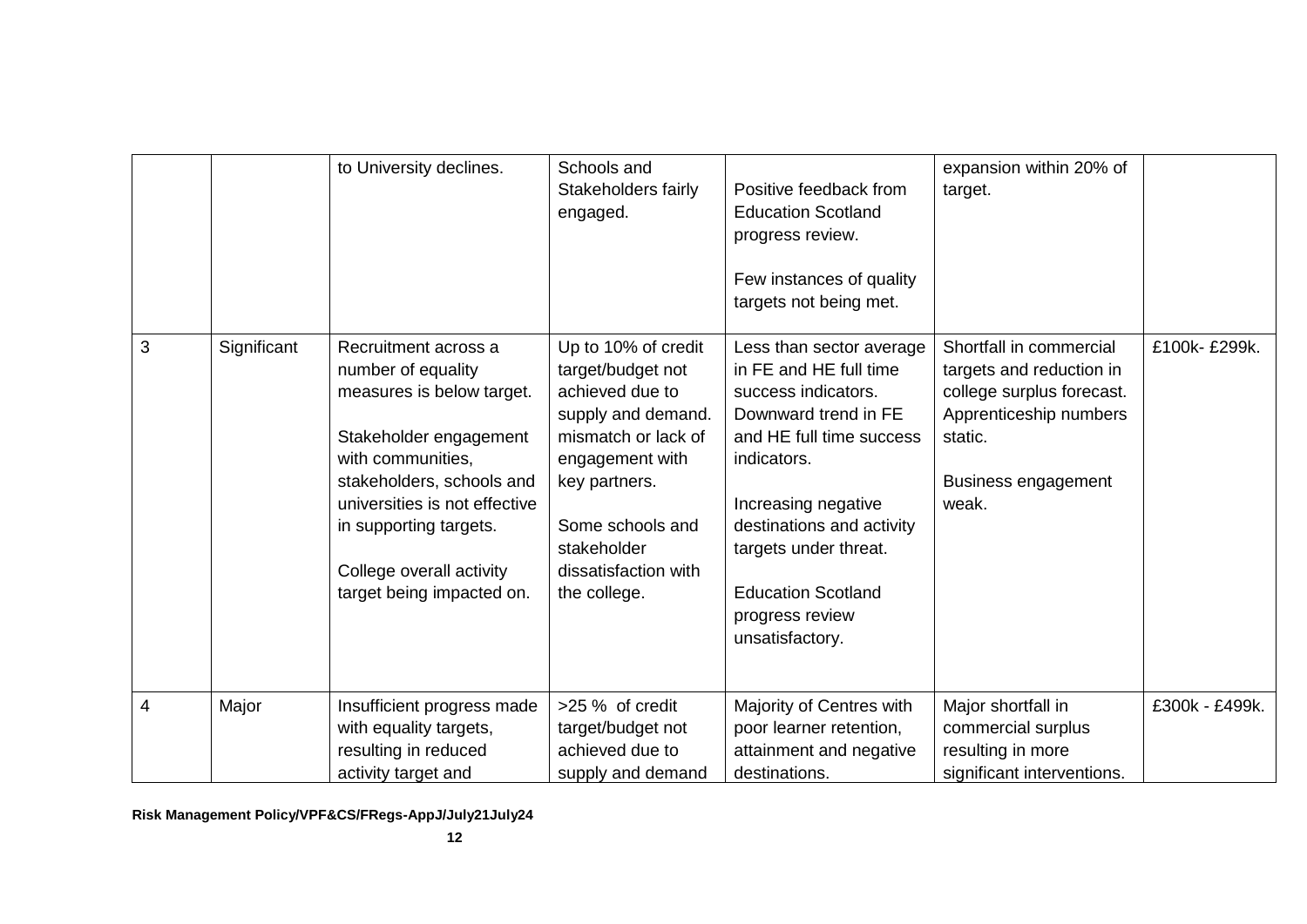|   |              | clawback of funds for<br>specific initiatives.<br>Poor stakeholder relations<br>and reputational damage.                                                                                                                           | mismatch.<br>Major shortfall in<br>recruiting to<br>vocational pathway<br>programmes.<br>Majority of schools<br>and stakeholders<br>dissatisfied with the<br>college. | Activity target shortfall<br>and funds clawback<br>indicated.<br><b>Education Scotland</b><br>progress review<br>unsatisfactory.                                                                            | Reductions in<br>Apprenticeship places.<br><b>Business and Employer</b><br>dissatisfaction.                                                                                         |         |
|---|--------------|------------------------------------------------------------------------------------------------------------------------------------------------------------------------------------------------------------------------------------|-----------------------------------------------------------------------------------------------------------------------------------------------------------------------|-------------------------------------------------------------------------------------------------------------------------------------------------------------------------------------------------------------|-------------------------------------------------------------------------------------------------------------------------------------------------------------------------------------|---------|
| 5 | Catastrophic | Failure to deliver on<br>equalities targets leaving<br>the college open to<br>challenge and significant<br>reputational damage.<br>Claw back of funds and<br>inability to access any<br>related initiatives or future<br>projects. | Major shortfall in<br>recruitment and<br>retention leading to<br>clawback of funds or<br>activity.<br>Major reputational<br>damage arising from<br>poor performance.  | High negative learner<br>destinations with major<br>funds clawback and<br>activity targets<br>significantly under<br>achieved.<br>Education<br>Scotland/Scottish<br><b>Funding Council</b><br>intervention. | Commercial surplus<br>significantly reduced and<br>major impact on college<br>core operations.<br>Withdrawal of<br>Apprenticeship contract.<br>Business and employer<br>complaints. | >£500k. |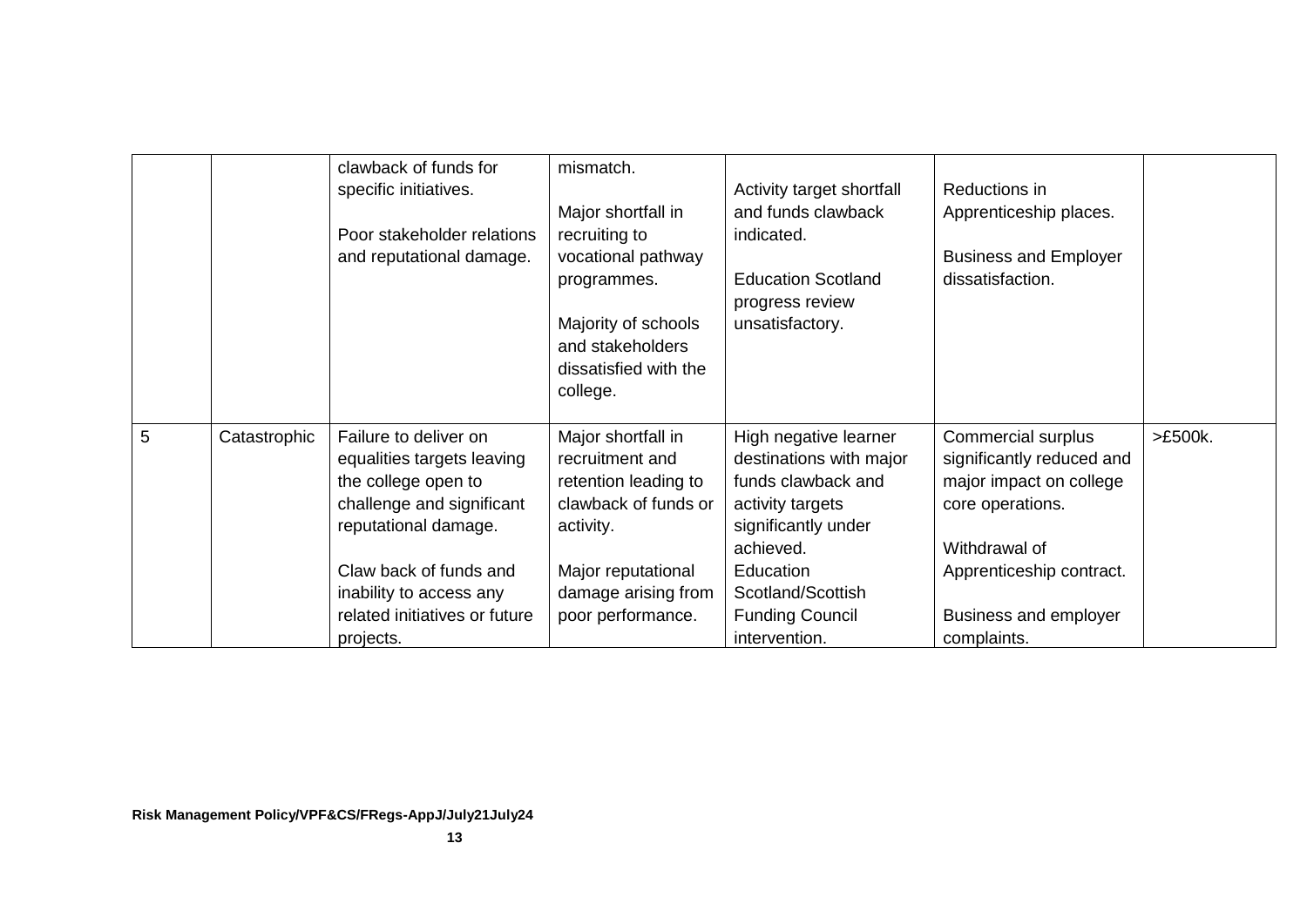$\mathcal{P}^{(n+1)(n+1)} \mathcal{P}^{(n+1)(n)} \mathcal{P}^{(n+1)(n)} \mathcal{P}^{(n+1)(n)} \mathcal{P}^{(n)}$ 

## west lothian college

## **Equality Impact Assessment**

<span id="page-11-0"></span>Before carrying out an EIA, you should familiarise yourself with the College's EIA Policy Statement and Guidance, along with further information and resources which are available on SharePoint.

EIA covers **strategies**, **policies, procedures, plans, provisions, criteria, functions, practices and activities, including decisions and the delivery of services**, but will be referred to hereinafter as 'policy/practice'.

| <b>Policy/Practice (name or</b><br>brief description):                                                                                                                                                            | <b>Risk Management Policy &amp; Procedures</b>                            |  |  |  |
|-------------------------------------------------------------------------------------------------------------------------------------------------------------------------------------------------------------------|---------------------------------------------------------------------------|--|--|--|
|                                                                                                                                                                                                                   | Reason for Equality Impact Asessment (choose from the following options): |  |  |  |
| Proposed new<br>$\bullet$<br>policy/practice<br>Proposed change to an<br>existing policy/practice<br>Undertaking a review of<br>an existing<br>policy/practice<br>Other (please give<br>detail):                  | Review of an existing policy                                              |  |  |  |
| Person responsible for the policy area or practice:                                                                                                                                                               |                                                                           |  |  |  |
| Name:                                                                                                                                                                                                             | Jennifer McLaren                                                          |  |  |  |
| Job title:                                                                                                                                                                                                        | Vice Principal, Finance & Corporate Services                              |  |  |  |
| An Equality Impact Assessment must be carried out if the policy/practice:                                                                                                                                         |                                                                           |  |  |  |
| affects operational or strategic functions of the college<br>is relevant to the promotion of equality (in terms of the Public Sector Equality Duty<br>$\bullet$<br>'needs' as set out in the Policy and Guidance) |                                                                           |  |  |  |
| Why the EIA is being<br>carried out                                                                                                                                                                               | The policy directly affects the operational functions of the<br>college   |  |  |  |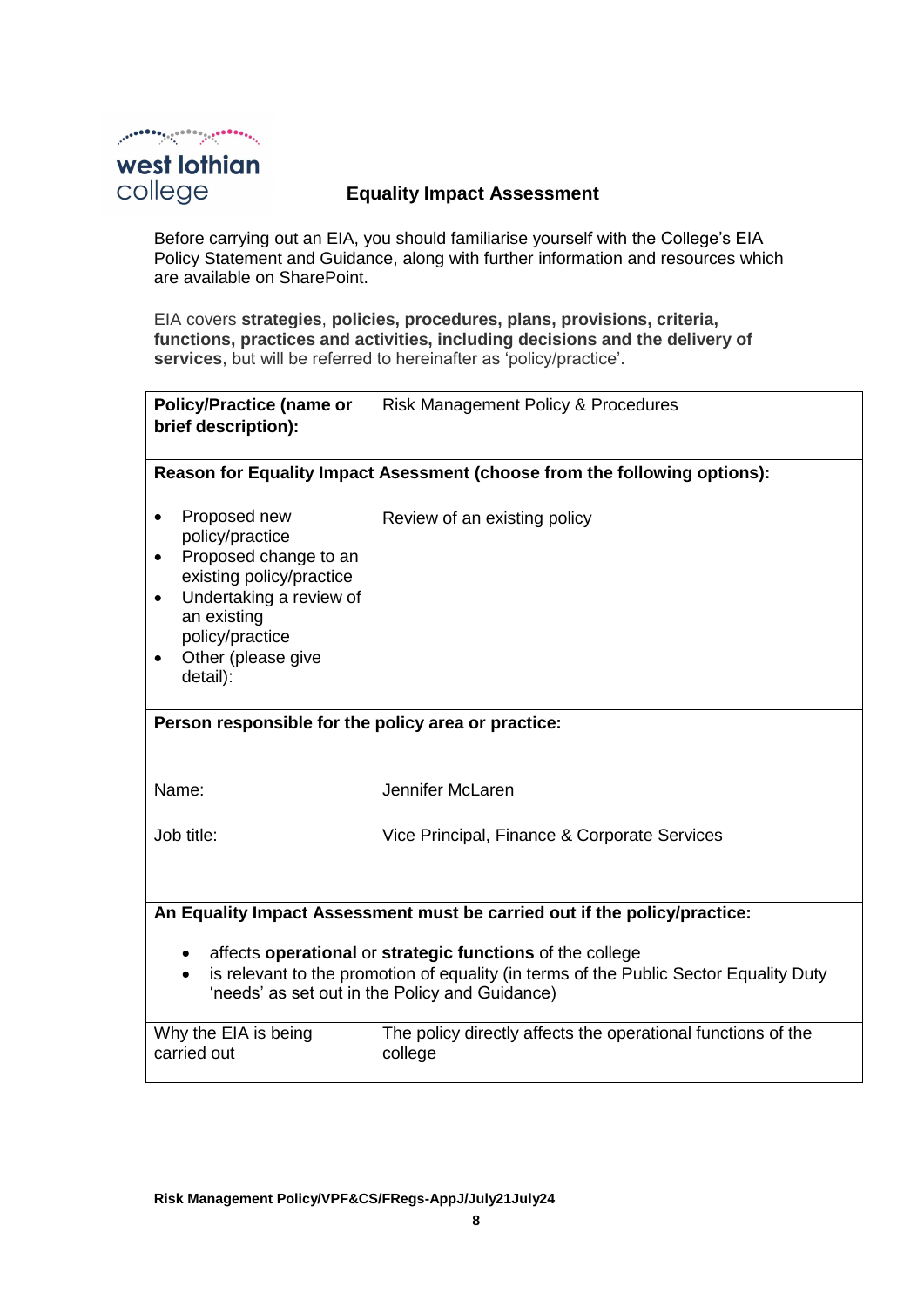## **Equality Groups**

Relevant to the Policy/Practice, identify which of the undernoted equality groups are impacted upon:

| Age<br>$\bullet$                | None |
|---------------------------------|------|
| <b>Disability</b><br>$\bullet$  |      |
| race (including<br>$\bullet$    |      |
| ethnicity and                   |      |
| nationality)                    |      |
| religion or belief<br>$\bullet$ |      |
| sex<br>٠                        |      |
| sexual orientation              |      |
| gender<br>$\bullet$             |      |
| reassignment                    |      |
| pregnancy and<br>$\bullet$      |      |
| maternity                       |      |
| marriage or civil<br>$\bullet$  |      |
| partnership                     |      |

## **Record your assessment against the following statements:**

| <b>Statement</b>                                                                                                                                                                          | <b>Equality assessment</b>                                                                                                                                                                                                      |
|-------------------------------------------------------------------------------------------------------------------------------------------------------------------------------------------|---------------------------------------------------------------------------------------------------------------------------------------------------------------------------------------------------------------------------------|
| Detail the evidence of the needs<br>of the identified equality groups<br>and any gaps in information                                                                                      | This policy and its procedures detail and communicate<br>the college's approach to risk management and<br>evaluation of internal controls. There are no identified<br>needs or missing gaps in relation to the equality groups. |
| Will application of this<br>policy/practice lead to<br>discrimination (direct or indirect),<br>harassment, victimisation, less<br>favourable treatment for<br>particular equality groups? | <b>No</b>                                                                                                                                                                                                                       |
| If yes, how will the policy/practice<br>be changed to contribute to<br>advancing equality of opportunity                                                                                  | N/A                                                                                                                                                                                                                             |
| State how this policy/practice will<br>foster good relations:                                                                                                                             | One of the key risks evaluated is whether the college is<br>meeting its equality ambitions and will lead to positive<br>action being taken to mitigate against the risk that the<br>needs of equality groups are not being met  |
| Will the policy/practice create any<br>barriers for any other groups?                                                                                                                     | <b>No</b>                                                                                                                                                                                                                       |
| If yes, how will the policy/practice<br>be changed to contribute to<br>advancing equality of opportunity                                                                                  | <b>No</b>                                                                                                                                                                                                                       |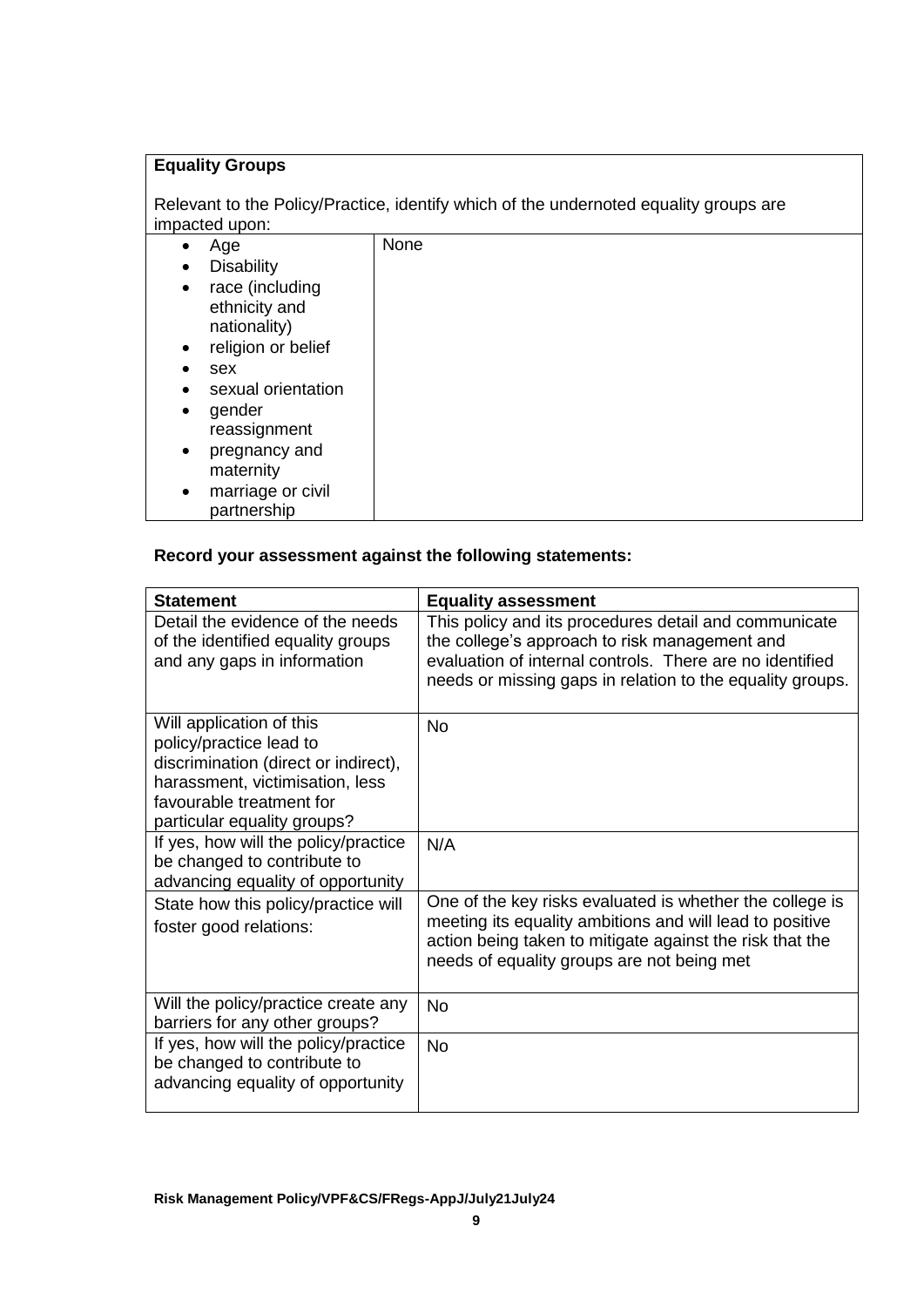| Which equality groups or<br>communities have been<br>consulted in the development and<br>review of this policy/practice?                                                                                                                                   | The Executive Leadership Team was consulted during<br>the review process.             |  |  |  |
|------------------------------------------------------------------------------------------------------------------------------------------------------------------------------------------------------------------------------------------------------------|---------------------------------------------------------------------------------------|--|--|--|
|                                                                                                                                                                                                                                                            |                                                                                       |  |  |  |
| <b>Equality Impact Assessment Outcome</b><br>Select one of the four options below to indicate how the development/review of the<br>policy/practice will be progressed and state the rationale for the decision. (Delete the<br>options that do not apply): |                                                                                       |  |  |  |
| <b>Option 1:</b> No change required – the<br>assessment is that the policy/practice<br>is/will be robust.                                                                                                                                                  | Option 1                                                                              |  |  |  |
| <b>Option 2:</b> Adjust the policy or<br>practice – this involves taking steps to<br>remove any barriers, to better<br>advance equality and/or to foster<br>good relations.                                                                                |                                                                                       |  |  |  |
| <b>Option 3: Continue the policy or</b><br>practice despite the potential for<br>adverse impact, and which can be<br>mitigated                                                                                                                             |                                                                                       |  |  |  |
| <b>Option 4:</b> Stop the policy or practice<br>as there are adverse effects cannot<br>be prevented/mitigated against.                                                                                                                                     |                                                                                       |  |  |  |
| <b>Monitoring</b>                                                                                                                                                                                                                                          |                                                                                       |  |  |  |
| When will the policy/practice next be<br>reviewed?                                                                                                                                                                                                         | The Policy is reviewed every three years or<br>whenever change affects any part of it |  |  |  |
| <b>Publication of EIA</b>                                                                                                                                                                                                                                  |                                                                                       |  |  |  |
| Can this EIA be published in full,<br>now? Please state Yes or No                                                                                                                                                                                          | Yes                                                                                   |  |  |  |
| If No – please specify when it may be<br>published or indicate restrictions that<br>apply:                                                                                                                                                                 |                                                                                       |  |  |  |

٦